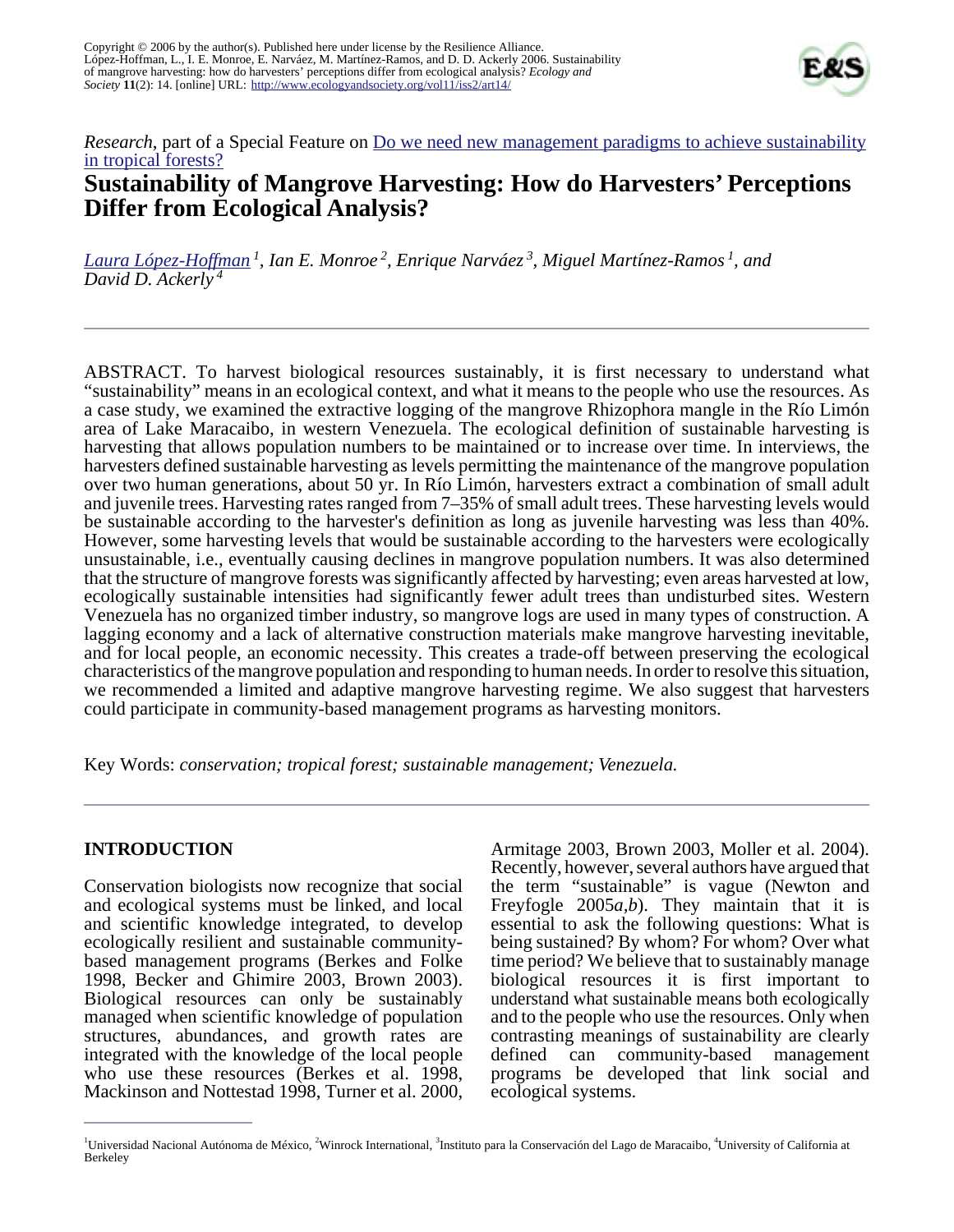Here we examine the extractive logging of the mangrove *Rhizophora mangle* in the Río Limón area of Lake Maracaibo, Venezuela as a case study for understanding the concept of sustainability from both biological and social perspectives. First, we studied the effects of harvesting on mangrove forest structure, and modeled the effects of harvesting on population dynamics to understand sustainability from an ecological perspective. We asked the following question, "What is the effect of harvesting on forest structure and the long-term fate of the mangrove population." We used field surveys of harvested plots to determine harvesting rates and the effects of harvesting on forest structure. We studied the dynamics of an undisturbed mangrove population to understand the mangrove population's potential resilience to harvesting. We surveyed forest plots to determine the range of harvesting intensities in the region. Matrix population projection models were then used to simulate harvesting and (Usher 1969*a,b*), and matrix elasticity analysis was used to detect vulnerable mangrove population elements in which harvesting has the most impact on mangrove population growth (de Kroon et al. 1986).

Second, we interviewed local harvesters about their local knowledge and to determine how they understand the concept of sustainability. We asked them if they thought it important to sustainably harvest the mangroves, and to define the time frame over which the mangrove resource should be sustained. We inquired if they thought that current levels of mangrove harvesting were sustainable. We asked for their opinion of what makes mangroves resilient or susceptible to harvesting. Finally, we inquired about harvesting practices, and whether the availability of the mangrove resource had changed over time. Biological knowledge of mangrove population dynamics and an ecological interpretation of sustainability were then compared with the harvesters' knowledge and definition of sustainability. The ultimate goal of this project was to provide local people and managers with sufficient information about the ecology and social context of mangrove harvesting for the development of an ecologically and socially integrated community-based mangrove management program.

## **METHODS**

### **Study site and species selection**

The Río Limón mangrove forests of Lake Maracaibo (10,900 ha) are Venezuela's fourth largest mangrove system (Galue and Nucette 1982, Conde and Alarcón 1993). They are located 50 km northeast of Maracaibo, Venezuela's third largest city. Two of the four species of mangrove present in the area, *Laguncularia racemosa* and *R. mangle* are harvested for logs. These species are restricted to low intertidal, low salinity areas. Here we focus on *R. mangle* because it is the most common (Narváez 1998) and the most commonly harvested species (López-Hoffman and Narváez, *personal observation*).

### **Historical and sociological background**

For centuries, indigenous groups have used logs from the mangroves of Lake Maracaibo to build canoes and *palafitos,* stilt huts (Conde and Alarcón 1993). Western Venezuela has no organized timber industry, so today mangrove logs are used in many types of construction, from *palafitos* to the scaffolding used to build homes, stores, and office buildings in Maracaibo and other nearby large cities. In the 1970s, the Venezuelan government became alarmed at the rapid rate of mangrove decline and decreed that all remaining mangroves would be government-owned lands (Lacerda 2002). Although mangrove harvesting is now illegal, the Venezuelan National Guard does not appear to have sufficient resources to enforce mangrove protection. In the Río Limón area, mangrove stands within 1–2 km of the National Guard station are not harvested, although harvesting is common in more removed areas (López-Hoffman and Narváez, *personal observation*).

Mangrove logs are harvested by small groups of 2– 6 men using machetes. Each group of harvesters has plots of mangrove forest that they harvest on a regular basis, but the plots do not legally belong to the harvesters. Rather, there are informal agreements between harvesters about who has the right to harvest a given plot. After cutting, mangrove logs are transported by boat to nearby communities where they are sold. Most logs are sold directly by the harvesters, but there are middlemen who buy logs and resell them in the nearby city of Maracaibo at higher prices. Historically, only rural and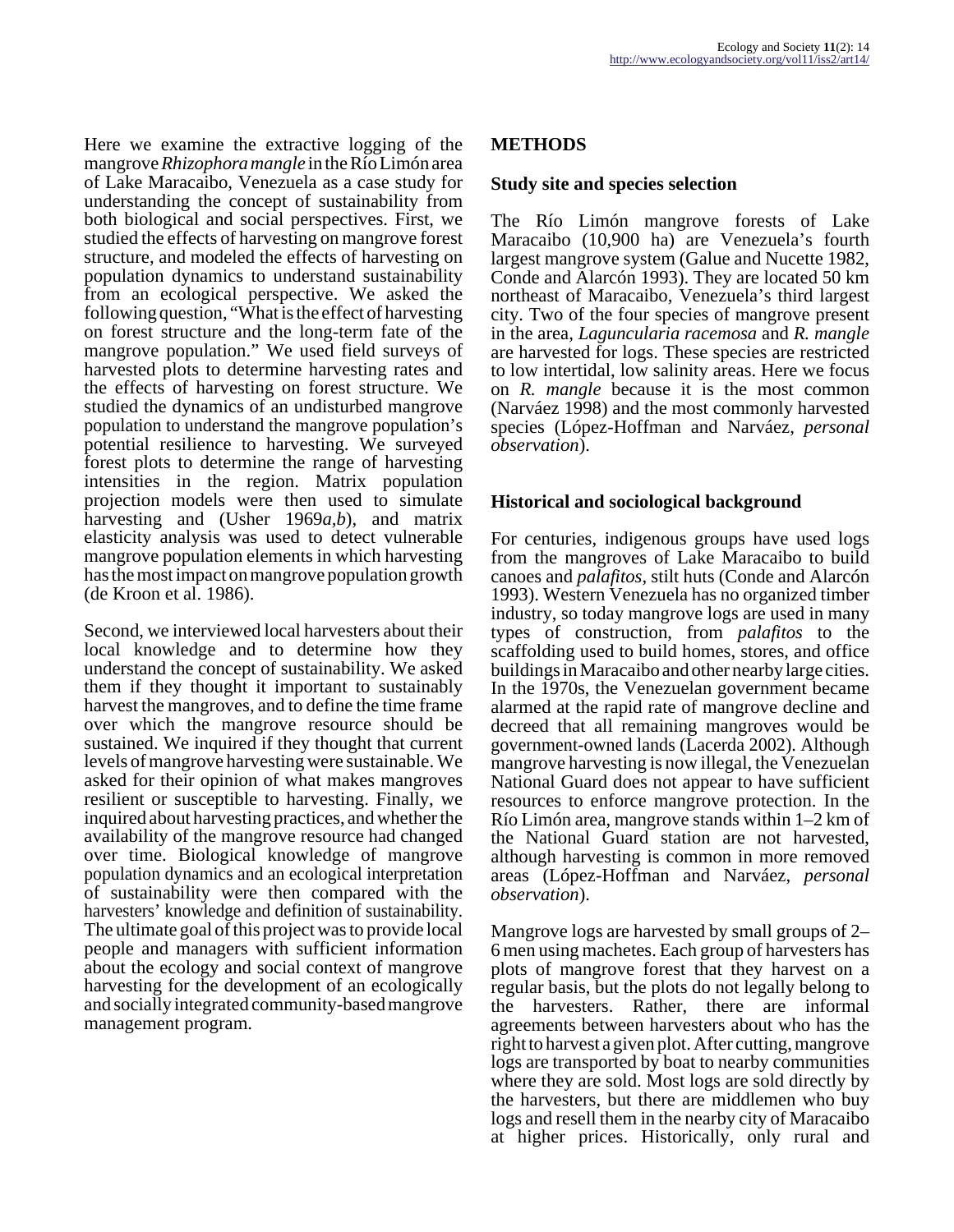indigenous people harvested mangroves, but increasingly, urban people are engaging in harvesting. Conversations with local officials indicate this may be due to lax enforcement, a lagging economy, and a lack of alternative construction materials. For most harvesters, fishing is their primary source of income, and mangrove harvesting is secondary; some urban harvesters engage in other activities. The mangroves of Lake Maracaibo been shown to be vital for the maintenance of healthy shrimp and fish stocks (Gil et al. 2003). In addition to logs, the only other direct usage of mangroves that has been observed is the collection of honey from hives in *A. germinans* trees.

### **Interviews with harvesters**

In July and August 2001, we interviewed 23 harvesters from the urban community of El Moján and 12 and 5 from the rural communities of Puerto Paez in Laguna de Sinamaica and Maraca Island, respectively. The subjects were between 22 and 92 yr of age (mean  $= 47.6$ , SD  $= 6.3$  yr), and had between 1 and 66 yr of harvesting experience (mean  $= 21.3$ , SD  $= 17.1$  yr). In 2002, the parish of San Rafael, where El Moján is located, had a population of 54,282, most living in or around the town (OCEI 2002). In 1992, Puerto Paez and Maracas Island had populations of 372, of which 200 were men, and 233, of which 125 were men, respectively (OCEI 1992). Most rural men harvest mangroves at least occasionally. We do not know how many urban men harvest mangroves. Rather than determine the number of potential harvesters in the region, we wanted to understand how those who do harvest perceive the sustainability of harvesting.

The anonymous interviews were conducted at local meeting places for fishermen and harvesters. We interviewed all the harvesters present at the time of our visit in the late afternoon or early evening. We used both the semidirected interview and the questionnaire suggested by Huntington (2000) for assessing local knowledge. In the semidirected interview, we inquired about the harvesters' belief systems; we asked the harvesters about the importance of sustainable harvesting, to define sustainability, and if they thought current harvesting levels were or were not sustainable, we asked why or why not. In the questionnaire, we asked for quantitative assessments of harvesting practices and perceived changes in mangrove resource availability over time (Table 1). Examples of harvesting practices are the number of logs extracted on a daily basis and number of months waited before returning to harvest a given site (Table 1). Given that the Venezuelan National Guard rarely enforces mangrove protections and because the interviews were anonymous, we do not believe the subjects were hesitant to give frank answers.

Principal components analysis (PCA) based on a correlation matrix of standardized variables, appropriate for mixed sets of ordinal and continuous variables (ter Braak 1987), was used to analyze the questionnaire data, using PC-Ord (MjM Software Design, Gleneden Beach, OR, USA, Version 4 for Windows). We consider only eigenvectors with eigenvalues greater than 1. The interview subjects were categorized as younger (< 40 yr of age) or older  $(40+yr)$ . We had originally intended to compare the attitudes and harvesting practices of urban vs. rural harvesters, but detected few important differences, so do not make this distinction in the analyses presented. The study was not designed to test for age differences, but these turned out to be the most significant factor explaining differences in respondents' answers. A description of the variables is provided in Table 2.

### **Mangrove demography: the population dynamics of undisturbed mangrove forests**

For 2 yr from June 1999 to June 2001 we followed the growth, survivorship, and fecundity of *R. mangle* individuals in five life history stages in undisturbed forest stands. These data were used to parameterize a stage-based matrix population projection model for understanding the dynamics of undisturbed mangrove forests and for simulating the effects of harvesting. We established 60 x 10 m transects, eight in total, in three sites that were not harvested because they were near the National Guard station. The sites were 0.5–2 km from one another. All sites were in low salinity, low intertidal areas, and subject to approximately the same inundation and salinity regimes, with seasonal variation between 0–15% of full seawater (Narváez 1998). The five stage classes were: seedlings (S: < 70 cm height), juveniles  $(I > 70$  cm height and  $< 2$ cm dia.), small adults (A1: 2–14.9 cm dia.), medium adults (A2: 15–29.9 cm dia.), and large adults (A3: 30+ cm dia.). A life cycle flux diagram (Fig. 1) shows the density of each class/ha, the sampled number of individuals/class, and the geometric mean transition rates and arithmetic mean fecundity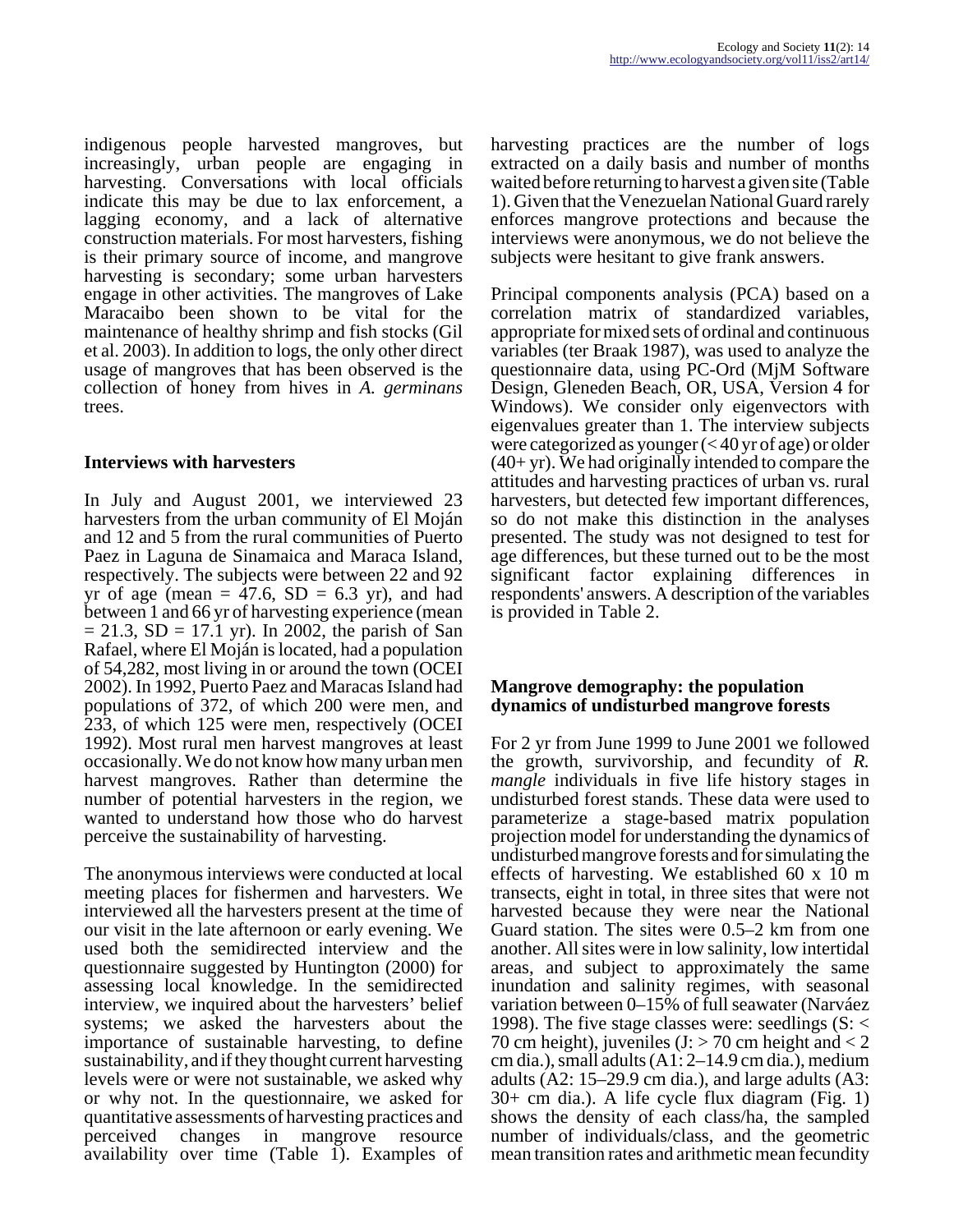**Table 1.** Descriptions of the six questionnaire variables used in the principle components analysis (PCA) ordination. The type of variable, and whether the variable was log-transformed is noted.

| Variable                               | Question/Description                                                                                                                                                | Type of Variable |  |
|----------------------------------------|---------------------------------------------------------------------------------------------------------------------------------------------------------------------|------------------|--|
| Trends in<br>average daily<br>harvests | Have average daily harvests Increased $(3)$ , Decreased $(1)$ or Stayed the<br>Same (2) overtime?                                                                   | Ordinal          |  |
| ance                                   | Combined dist- Has the combined distance (by boat and walking) traveled to find suitable<br>mangroves Increased (3), Decreased (1) or Stayed the Same (2) overtime? | Ordinal          |  |
| Difficulty                             | Has the difficulty of finding mangroves suitable for harvesting Increased<br>(3), Decreased (1) or Stayed the Same (2) overtime?                                    | Ordinal          |  |
| Experience                             | Years of experience harvesting mangroves.                                                                                                                           | Continous (Log)  |  |
| Average daily<br>harvest               | Present day average daily harvest.                                                                                                                                  | Continous (Log)  |  |
| Return                                 | Number of months waited before returning to harvest at the same site.                                                                                               | Continuous (Log) |  |
|                                        |                                                                                                                                                                     |                  |  |

values of the 2 yr. Appendix 1 details the model parameterization and analysis.

We used elasticity analysis to identify the mangrove population's most vulnerable components. Elasticity analysis describes the relative sensitivity of population growth rate,  $\lambda$ , to changes in each transition element (de Kroon et al. 1986). Demographic elements with high elasticity may indicate a population's most vulnerable components, in which harvesting will have the greatest impact and conservation efforts may be most effective (Silvertown 1987, Caswell 2000).

The matrix models do not consider densitydependent effects or environmental feedbacks, such as the creation of gaps in the tree canopy caused by harvesting. Although moderate increases in light availability have been shown to increase *R. mangle* seedling growth (López-Hoffman et al. 2006), large gaps may change soil salinity, temperature, and pH, possibly negatively impacting seedling development (Hamilton and Snedaker 1984, Smith 1992). Future demographic studies should examine gap feedbacks.

### **Mangrove demography: the effect of harvesting**

The first step in assessing the effect of harvesting was to develop a method for determining when a tree stump had been cut. We identified two harvester informants from El Moján with 67 and 52 yr of harvesting experience. The use of key informants, often local leaders, is recommended in studies of local knowledge (Huntington 2000). The informants showed us the stumps of trees they had harvested previously. We observed the decomposition of 15–20 stumps cut in each of the previous 7 yr, and developed a classification scheme for determining when a stump was harvested (Table 1). All the observed tree stumps were located in low intertidal, low salinity areas.

Our second step was to determine the range of harvesting intensities in the region. We asked the leaders of the mangrove harvesters in the three communities to define, based on their experience, three harvesting levels, Low (no to low harvesting), Medium, and High. We established 20 quarter-ha plots (50 x 50 m), 6 each at Low and Medium, and 8 at High Intensity. All plots were located in low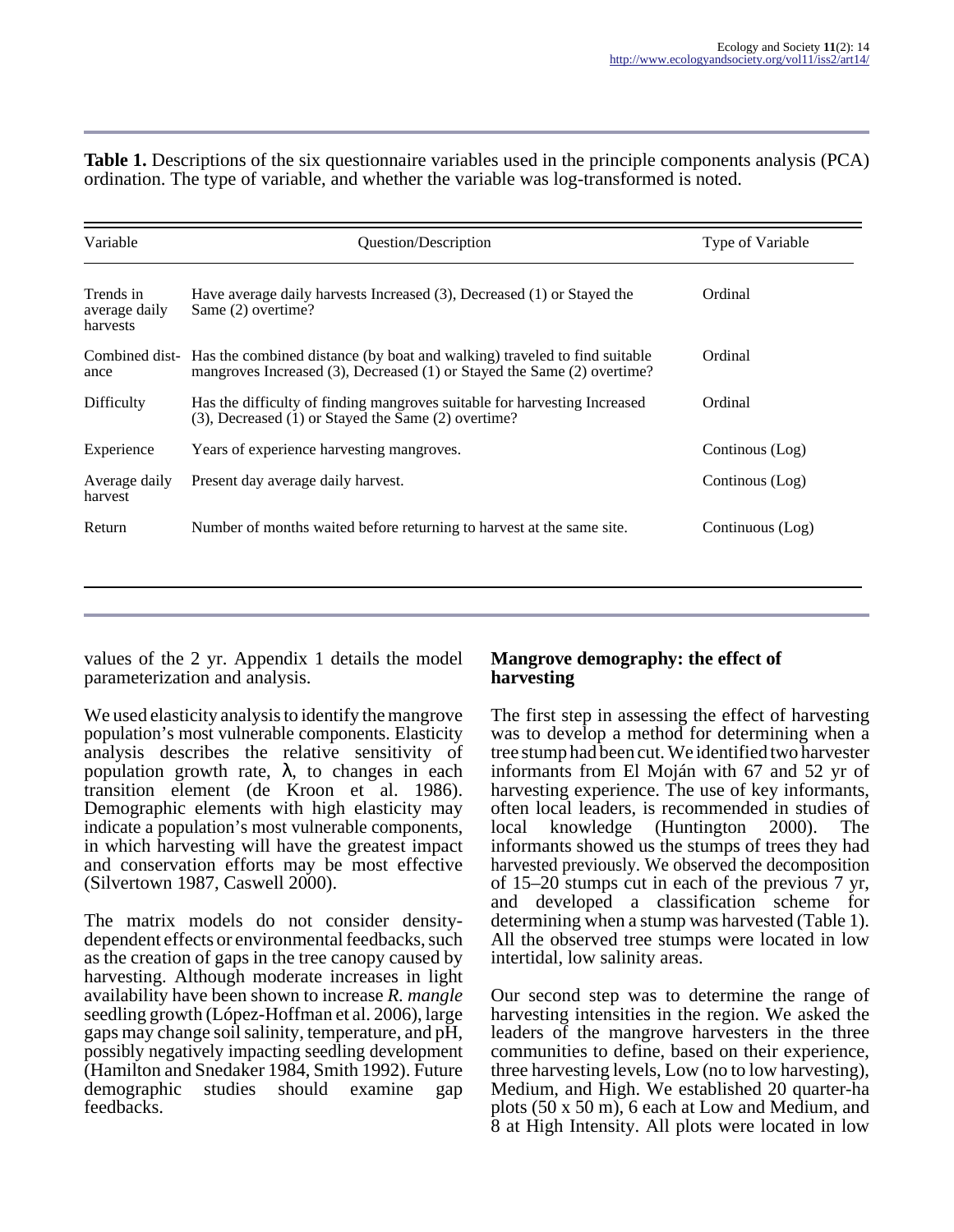| <b>Character</b>                                             | 1 <sub>yr</sub>                                  | 2 <sub>yr</sub>                                         | $3 \,\mathrm{yr}$                                                   | 4 yr                                                                                  | $5 \,\mathrm{yr}$                                                                                                      | 6 yr                                                                            | 7 <sub>yr</sub>                                                                                |
|--------------------------------------------------------------|--------------------------------------------------|---------------------------------------------------------|---------------------------------------------------------------------|---------------------------------------------------------------------------------------|------------------------------------------------------------------------------------------------------------------------|---------------------------------------------------------------------------------|------------------------------------------------------------------------------------------------|
| Trunk attach-<br>ment to<br>ground/sturdi-the ground<br>ness | Very sturdily<br>anchored in                     | Still sturdily<br>anchored in<br>the ground             | Trunk very<br>slightly loose                                        | Possible to<br>rock the<br>Thick roots<br>are still<br>firmly attached to pull out of | Trunk will<br>move around<br>trunk slightly. in the ground, the ground<br>but it's still<br>not possible<br>the ground | pull out of                                                                     | Trunk easy to Hardly anchored<br>in the ground.<br>May just be<br>resting on its<br>prop roots |
| <b>Small roots</b>                                           | Not brittle                                      | Starting to<br>dry, not easy<br>to break                | Dry and<br>fairly easily<br>broken                                  | Break off<br>easily                                                                   | easily                                                                                                                 | May crumble Crumble easily Often no<br>or no longer<br>present                  | longer present                                                                                 |
| Large roots                                                  | Not brittle                                      | Roots still<br>sturdily attac-<br>hed                   | Roots still<br>sturdily attac-<br>hed                               | Roots are dry Roots are dry<br>and break<br>with force                                | and break<br>easily                                                                                                    | Roots dry<br>and easy to<br>break, but<br>thickest roots<br>are still<br>strong | Only the<br>thickest roots<br>remain                                                           |
| <b>Color</b> under<br>root bark                              | Green or<br>bright red                           | No green left, Dark brown<br>red color is<br>now dark   |                                                                     | Dark brown<br>or black                                                                | Dark brown<br>or black                                                                                                 | Dark brown<br>or black                                                          | Dark brown<br>or black                                                                         |
| <b>Color</b> under<br>trunk bark                             | Green or<br>bright red                           | No green left, May still be<br>red color is<br>now dark | dark red or<br>already dark<br>brown                                | Dark brown<br>or black                                                                | Dark brown<br>or black                                                                                                 | Dark brown<br>or black                                                          | Dark brown<br>or black                                                                         |
| <b>Bark</b>                                                  | Smooth and<br>attached                           | Dry and can<br>be peeled off,<br>but still<br>attached  | Bark is<br>cracking, but<br>will not peel<br>off on its own crumbly | Bark on roots Root bark<br>still attached,<br>but very                                | crumbling off. totally gone,<br>Trunk bark<br>mostly cracked cracked and<br>and may be<br>peeling                      | Root bark<br>trunk bark<br>can be peeled<br>off in thick<br>layers              | Bark on trunk<br>extremely cr-<br>acked and<br>falling off in<br>chunks                        |
| Color of<br>exposed wood<br>on trunk                         | Yellow with<br>some gray                         | Gray.                                                   | Usually more Dark brown<br>brownish than<br>gray, but may<br>vary   |                                                                                       | May be as<br>dark as<br>almost black                                                                                   | <b>Black</b>                                                                    | <b>Black</b>                                                                                   |
| Wood wetness,<br>peel bark with<br>knife                     | A bit of<br>damp, only<br>on bark under<br>roots | Dry                                                     | Dry                                                                 | Dry                                                                                   | Dry                                                                                                                    | Dry                                                                             | Dry                                                                                            |

# **Table 2.** Criteria used to estimate the length of time since a stump was harvested.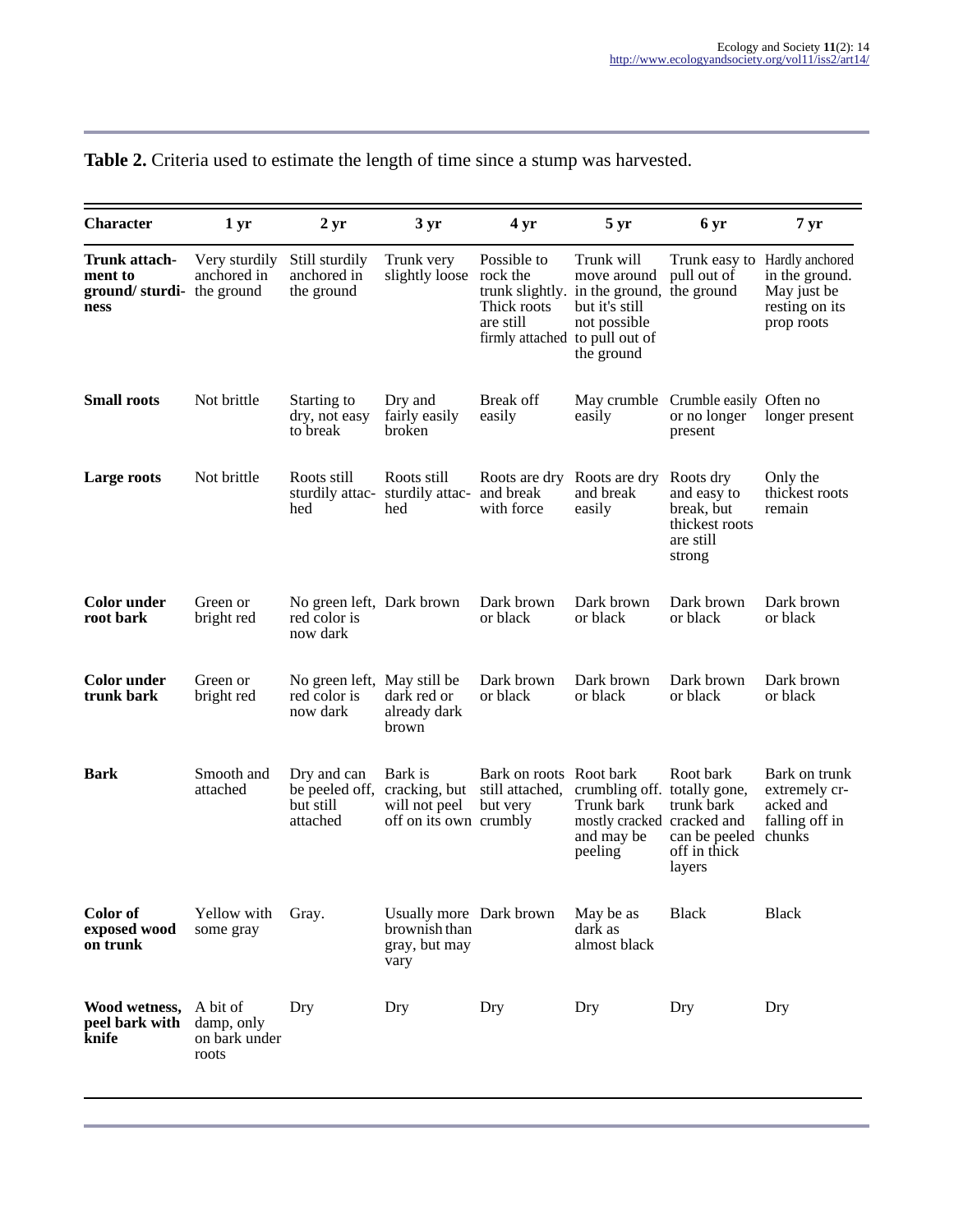**Fig. 1.** Life cycle flux diagram of the *Rhizophora mangle* baseline population. The boxes represent life history stages. Inside is the density of individuals/ha in each stage and sample size of individuals. The relative size of the boxes represents population density on a log scale. The arrows between boxes represent annual transition probabilities between stages (bold numbers). Circular arrows represent annual probabilities of permanence in same stage (italic figures). Arrows leaving boxes indicate yearly mortality rates (ind ind<sup>-1</sup> y<sup>-2</sup>). Circles above the adult stages represent the average number of established seedlings produced/tree, or fecundity. Total seedling density is the sum of all products of fecundity and adult density. The permanence, mortality, and transition rates are the geometric means of the data from 2 yr. The fecundity values are the arithmetic mean of the 2 yr.



intertidal, low salinity areas, similar to the baseline stands. Within each plot, we counted all cut stumps and estimated the time since cutting. We also estimated the density of the remaining juveniles and adult trees. In each plot, the number of individuals cut/stage class/yr was determined by using the density estimates to reconstruct the original tree frequencies/stage class in each plot. We then calculated the geometric mean harvesting rate over 7 yr. We compared the average size structures of the forest stands at Low, Medium, and High harvesting intensities with the average forest structure of the undisturbed stands. The data were analyzed with a general linear model using GLIM 3.77 (Royal Statistical Society, London, UK) using a Poisson error and a logit link function (Crawley 1993).

We used a demographic approach to simulate the effects of harvesting on long-term population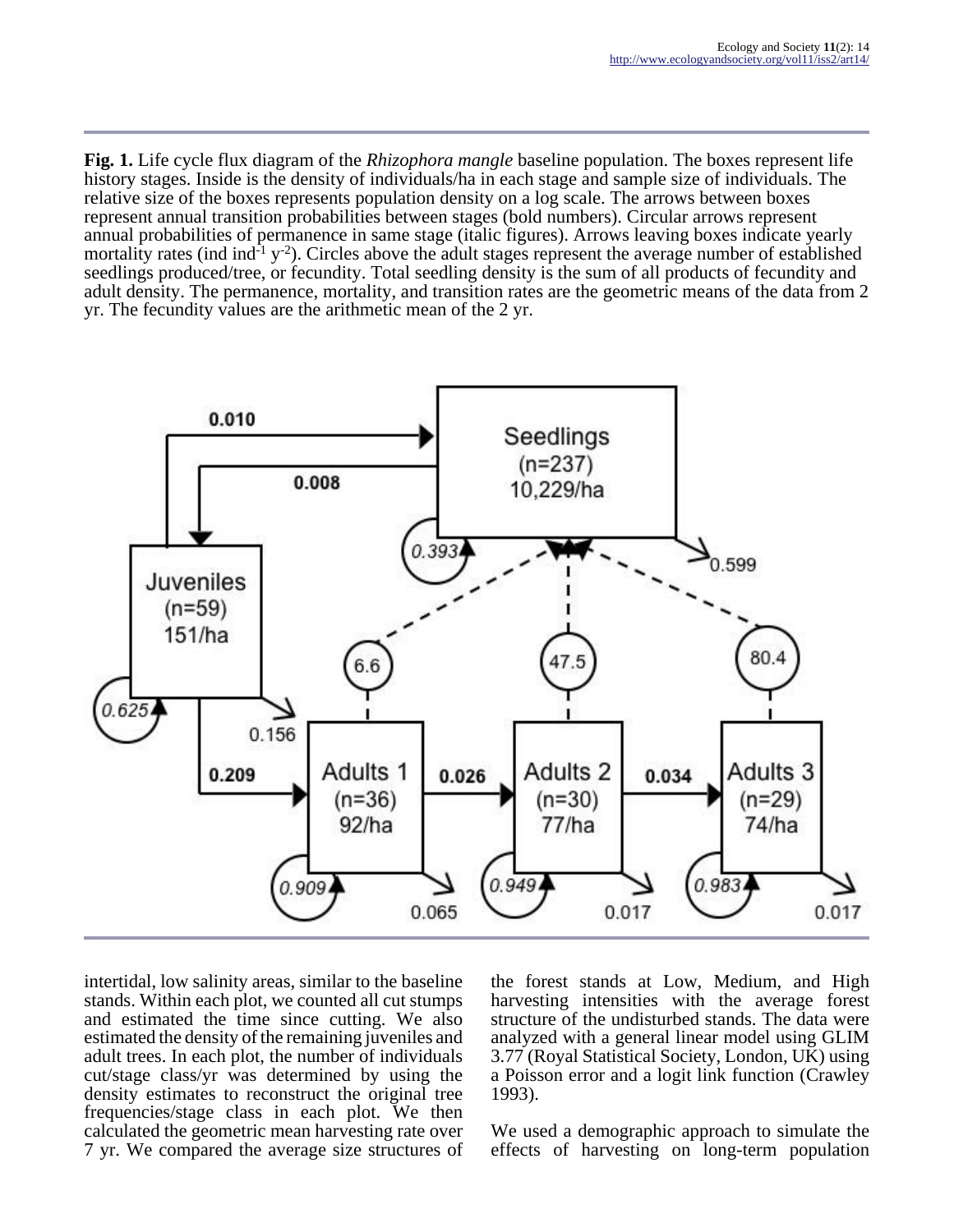growth rates  $(\lambda)$ , in which harvesting is an additional source of mortality, i.e., a reduction in survivorship. The mathematical limit for sustainability is the harvest level when  $\lambda$ , the mangrove population growth rate, equals 1, indicating a population in numerical equilibrium. Additional mortality will drive λ below 1, and the population will decline (Lefkovitch 1967, Usher 1969*a,b*). The essence of this criterion is that a sustainable harvesting regime permits the extraction of some individuals while maintaining or even increasing overall population numbers. Note that positive population growth,  $\lambda$  > 1, would eventually lead to density-dependent feedbacks limiting population size, and these are not incorporated in the matrix analysis.

We observed that most harvested trees were in the A1 size class, i.e., < 1% of harvested trees were A2, and no A3 trees were harvested, so we only considered A1 harvesting. We detected very few harvested juveniles, however, harvesters said that they cut significant numbers of juveniles. Juvenile stumps are thinner, and most likely decay faster than adult stumps. To account for juvenile harvesting in the simulations, we also calculated the sensitivity of  $\lambda$  to 0–40% harvesting of juveniles. We simulated harvesting using the baseline data from each of the 2 yr, and report the geometric means for both  $\lambda$  and 95% confidence intervals for  $\lambda$  (see Appendix).

# **RESULTS**

### **Social context of harvesting: interviews with harvesters**

All 40 interviewed harvesters believe in the importance of sustainably harvesting the mangroves. Almost all agree that the period over which the mangrove resource should be sustained is two human generations. One harvester said, "We should leave enough mangroves for our grandchildren to be able to harvest." All of the harvesters believe that the current levels of mangrove harvesting are sustainable according to their definition.

Principal components analysis (PCA) was used to analyze the questionnaire data about harvesting practices and changes in mangrove resource availability over time. The first PCA axis for the questionnaire data was related to mangrove resource availability (Fig. 2). People at the higher end of Axis 1 reported that (1) the difficulty of finding mangroves to harvest and the combined distance

they have to travel by boat and walking had increased over time and (2) over time, the average number of logs extracted/d had declined. In addition, people at the higher end of Axis 1 had more years of experience harvesting mangroves (Fig. 2). In an ANOVA, Axis 1 scores were strongly associated with the age of the subject, with higher Axis 1 scores for older subjects (Fig. 2).

PCA Axis 2 was associated with the frequency of mangrove harvesting. Individuals who waited longer intervals before returning to harvest again at a given site, i.e., people who harvested less frequently, were at the higher end of Axis 2 (Fig. 2). There was a weak relationship  $(P = 0.078)$ between Axis 2 scores and age, suggesting that older harvesters returned less frequently than younger harvesters (Fig. 2), i.e., older harvesters harvested less intensively than younger harvesters.

We asked the harvesters if the mangrove resource could ever be depleted. Over 90% of those interviewed consider the mangroves to be inexhaustible, although a few conceded that in the future they might have to "look harder to find them." The harvesters gave a variety of answers when asked to specify why mangroves cannot be depleted (Fig. 3). Over 40% think that mangroves regenerate quickly enough to recover from harvesting. One experienced harvester said, "Cut 10,000 and 10,000,000 will grow back." Four subjects thought that their management practices would prevent mangroves from being depleted: two said they did not cut small trees, and two said they did not cut large trees. Forty percent believe that mangroves reproduce quickly enough to repopulate themselves, i.e., 17% specifically mentioned that mangroves produce many seeds (Fig. 3).

Only three harvesters believed that the mangroves resource could be exhausted. All three expressed concerns that too many logs were being cut. One indicated that this was because too many houses were being built. Another responded that harvesters were cutting too many young trees, and that "they should wait until the trees are older." These three individuals were 24, 32, and 52 yr old.

# **The demography of harvesting**

The population growth rate  $(\lambda)$  of the undisturbed population was  $\lambda = 1.044$  (1.07, 1.02, 95% CI). This indicates an expanding population and suggests that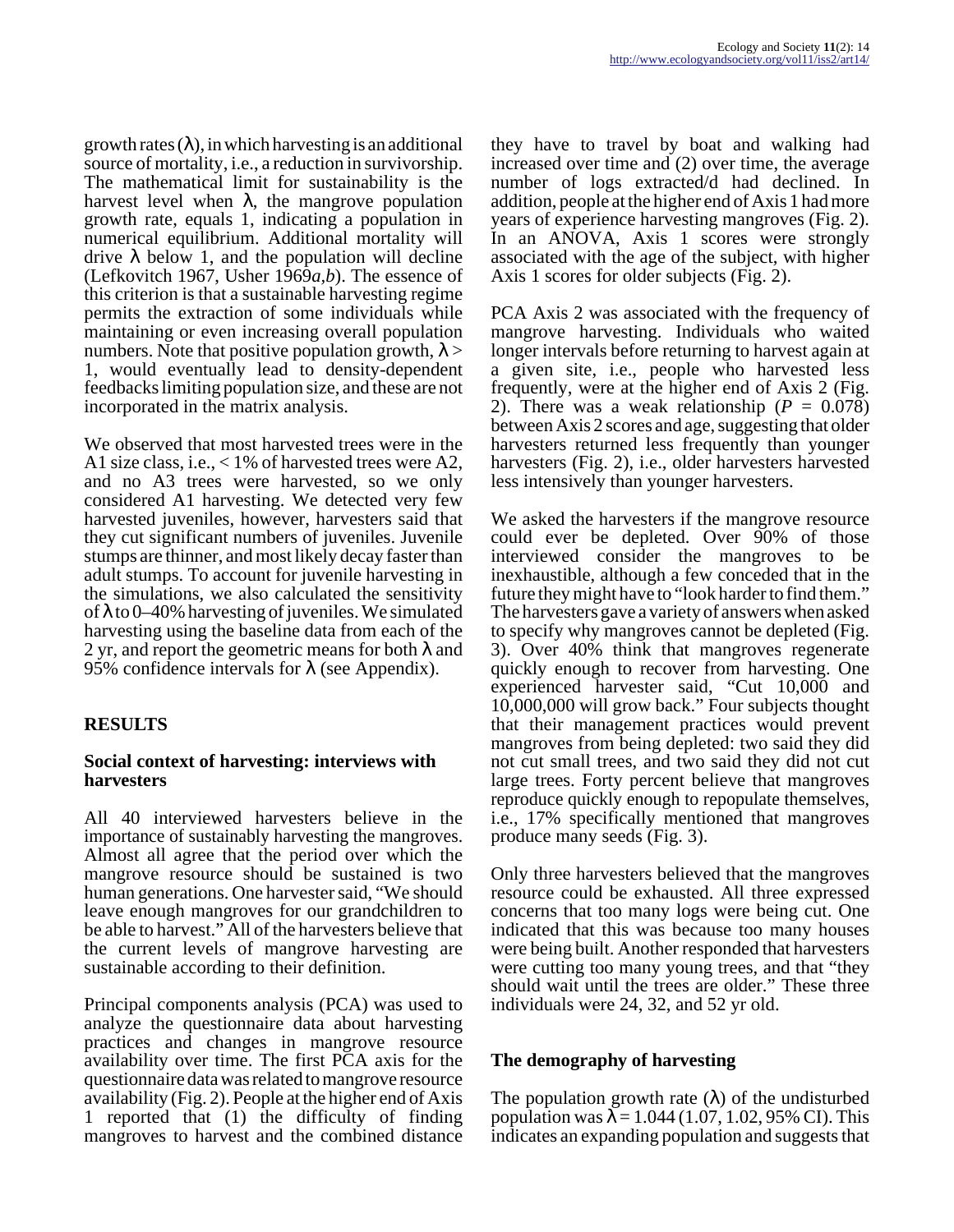**Fig. 2.** On top is a vector diagram of the principlal components analysis (PCA) ordination loading factors along Axes 1 and 2. Axis 1 is related primarily to aspects of mangrove scarcity. Axis 2 relates to harvesting intensity. The vector labels refer to the variables in Table 2. On the bottom is the PCA ordination of the 40 interview subjects based on the six response variables in Table 2. The labels indicate whether the subject was younger or older than 40 yr of age. ANOVA values are reported for the effects of urban/rural status and age on PCA Axes 1 and 2 scores.

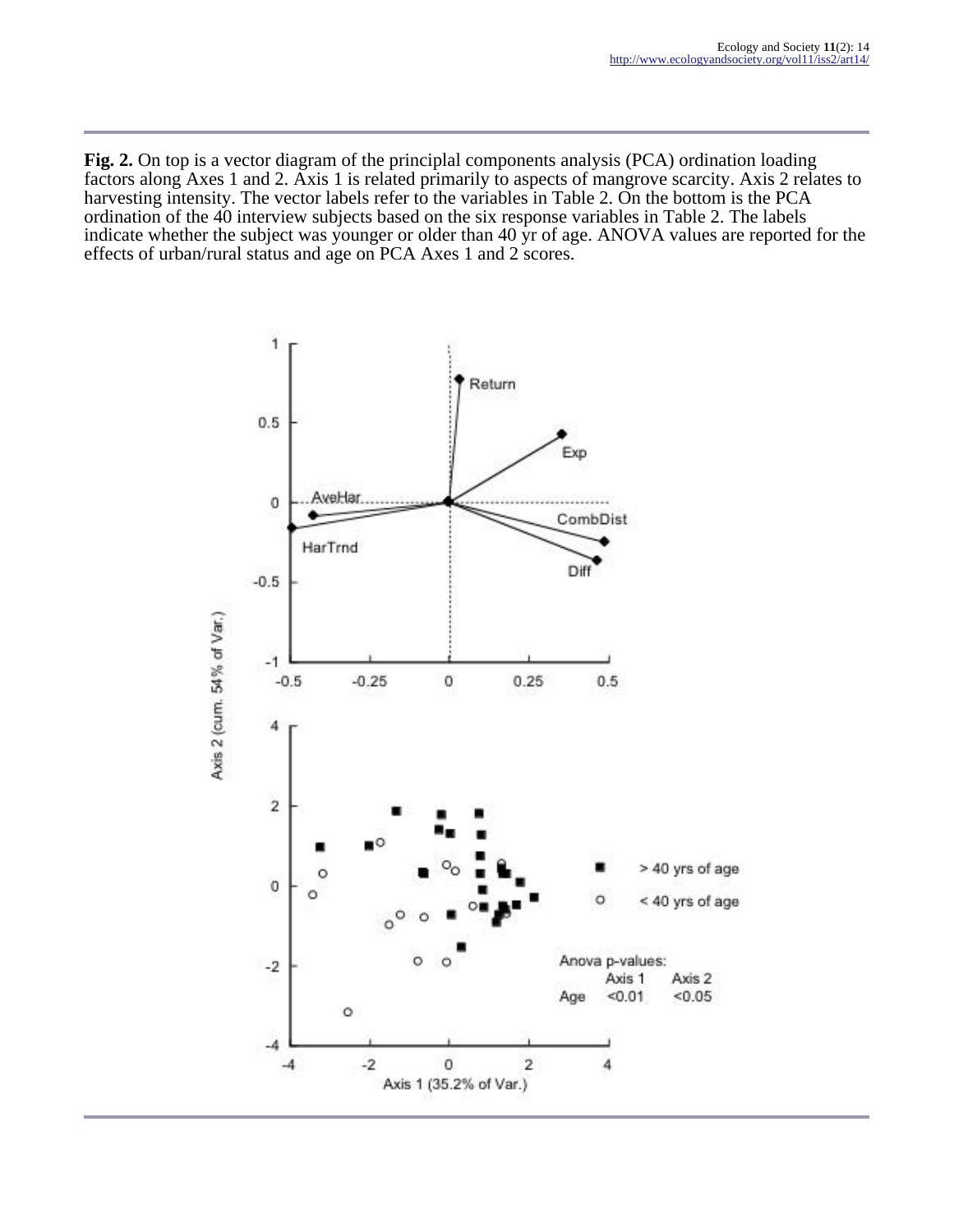**Fig. 3.** Responses from the semidirected interviews of the 36 subjects who viewed mangroves as an inexhaustible resource when asked to specify why. The values exceed 100% because many subjects gave more than one explanation in their responses. The dark shading on the "Reproduces enough" column indicates people who specifically said that mangroves produce many seeds.



some harvesting can be sustained without causing population numbers to decline. We know of no other estimates of λ for other *R. mangle* populations. The highest elasticity value was 34%, for survivorship of A1 trees, followed by survivorship of the other adult classes. In contrast, the sum of the growth elasticities, i.e., transition from one stage to another, was less than 20%, and the sum of the fecundity elasticities was 5.5% (Fig. 4). This elasticity structure is in agreement with the general pattern observed in woody plant populations; the highest elasticities are found in the survival component of adult stages, followed by growth and fecundity (Franco and Silvertown 1996). Elasticities may be used prospectively to project population growth trajectories following a disturbance (Caswell 2000), suggesting that changes in adult survivorship will result in the highest changes in population growth rates, whereas the population is mostly insensitive to changes in fecundity.

The annual harvesting rates of A1 adults ranged from 7.7% (SD 6%) at the Low intensity sites to 23.9% (SD 2.9%) to 33.4% (SD 2.6%) at the Medium and High intensity sites, respectively. We also discovered one additional site where each year over the last seven years, 43.7% of A1 trees were harvested. There was a statistically significant effect of harvesting on stand structure  $(P \< \text{lt } 0.05)$ . The Low, Medium, and High intensity sites had fewer adult individuals than the undisturbed stands (Fig. 5).

The amount of harvesting that can be sustainably applied to the mangrove population depends on the combination of juveniles and A1 individuals removed (Fig. 6). In the simulation analysis, some harvesting levels had mean  $\lambda$  values below 1, but 95% confidence limits that ranged above 1 (Fig. 6). To be statistically conservative, we consider these harvesting levels to be potentially sustainable.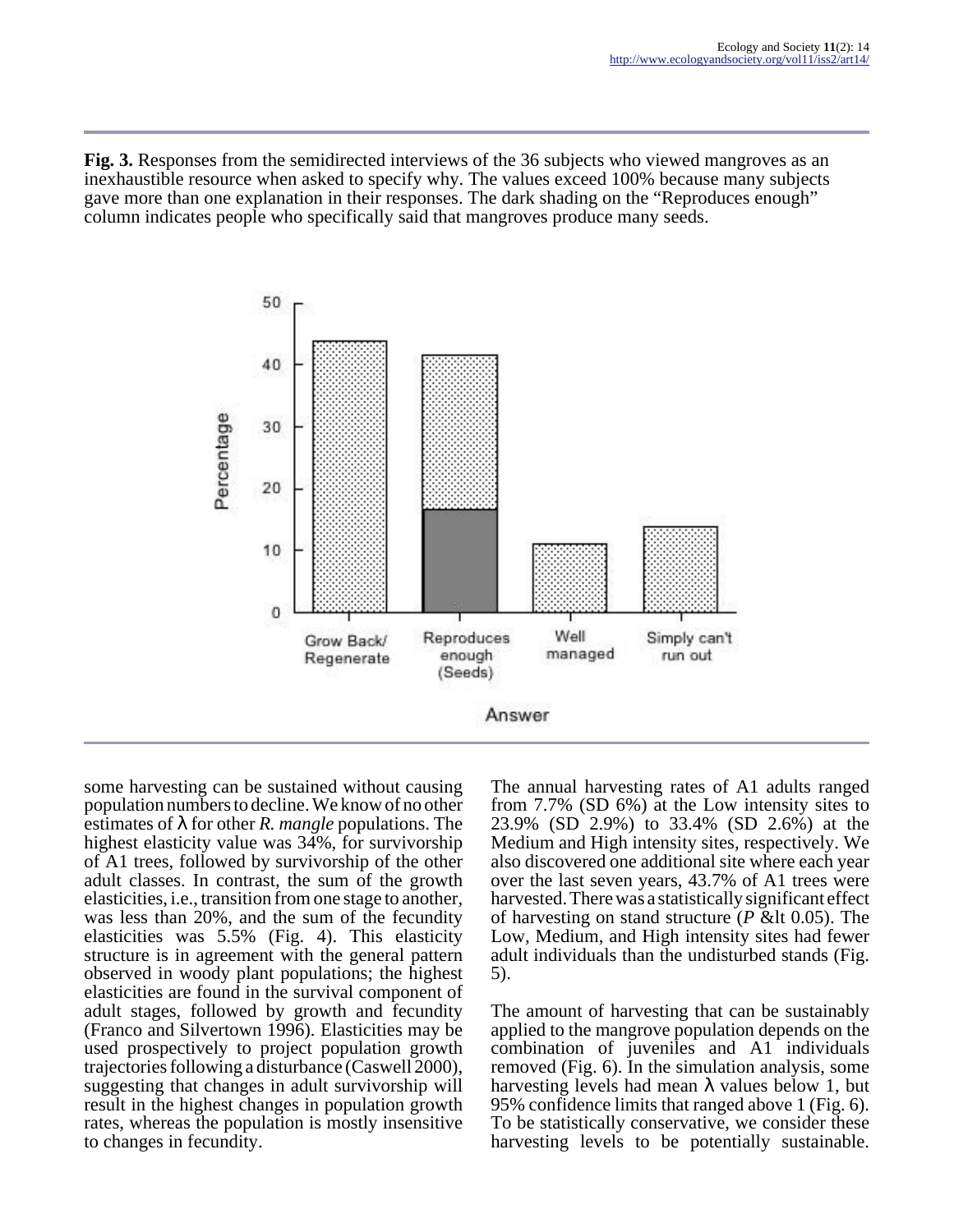**Fig. 4.** Elasticity values for transition elements, or the relative contribution of each transition element to λ, the finite population growth rate at stability. Because the elasticities of λ to all of the elements in a matrix sum to 100%, the elasticity of  $\lambda$  to a given element may be interpreted as the relative importance of that element to  $\lambda$ . The transition elements are on the horizontal axis. The survivorship, growth, and fecundity elasticities are labeled. The stage classes are abbreviated as follows: S is for seedlings, J is for juvenile, and A1, A2, and A3 are for Adults 1, 2, 3, respectively. S-S means seedling survivorship and permanence in the seedling size class. S-J means seedling to juvenile transition. A1-S means the fecundity of the A1 size class. Values are the means of 2000 bootstrap runs.



Using these criteria, with no juvenile harvesting, up to 40% of A1 individuals can be harvested sustainably. If 10% of juveniles are harvested, A1 harvesting should be limited to about 30%. A 20% rate of juvenile harvesting means only 20% of A1 harvesting is sustainable. A 40% rate of juvenile extraction should limit A1 harvesting to 10% (Fig. 6).

The harvester's definition of sustainable harvesting was sustaining the mangrove resource for two human generations, or about 50 yr. For heuristic purposes, we interpret their definition of sustainability as allowing up to a 50% reduction the mangrove population over 50 yr. Figure 7 shows the number of years of sustained harvesting that can be applied before causing a 50% reduction in mangrove population numbers. The analysis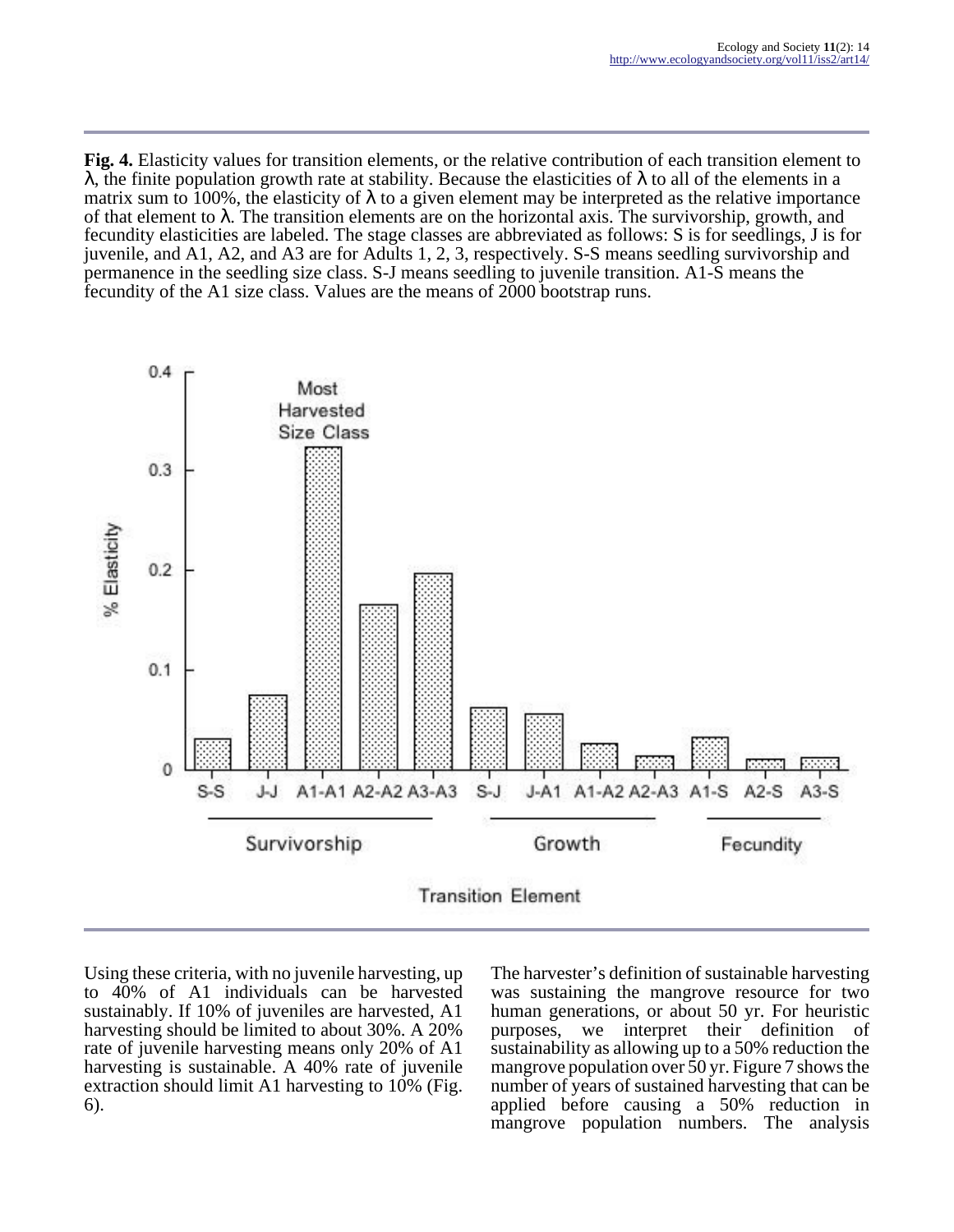**Fig. 5.** Comparison of the size structure of the undisturbed population with the average structures of the stands at Low, Medium, and High harvesting intensities. Harvesting had a statistically significant effect on stand structure  $(P < 0.05)$ . The stage classes are abbreviated as follows: J is for juvenile, and A1, A2, and A3 are for Adults 1, 2, 3, respectively.



considers only those harvesting levels in Figure 6 that were considered statistically unsustainable, i. e., both the mean  $\lambda$  and the 95% CIs are below 1. Using the criteria of sustaining 50% of the population for 50 yr, three harvesting levels that were considered ecologically unsustainable according to the analysis in Fig. 6, might be considered sustainable according to the harvesters' definition (Fig. 7).

# **DISCUSSION**

What are the ecological effects of harvesting?

The mangrove forests are clearly being affected by harvesting as even Low intensity sites have significantly fewer adults than do the undisturbed sites. Our finding that adult trees are relatively less frequent in harvested areas is supported by the harvesters' observations that they currently have to travel farther to find A1 size trees than they did in the past. It is possible that local extirpation of A1 trees is occurring in areas easily accessible to harvesters. The mangroves of the national park, Ciénaga de los Olivitos, across Lake Maracaibo from Río Limón, also have skewed stage structures in heavily harvested areas. The park, which is easily accessible to harvesters, appears depopulated of small and intermediate *R. mangle* adults (Lopez-Hoffman, *personal observation*).

Are current harvesting rates ecologically sustainable? Ideally, it would be useful to know the mean regional extraction rate. However, time and funding constraints did not allow for random sampling to estimate a regional rate, or for understanding the spatial patchiness of harvesting. We do know that annual harvesting rates of small adult trees range from 7.7% at the Low intensity sites to 23.9% and 33.4% at the Medium and High intensity sites, respectively, and may be as high as 44% in some areas. The mangrove population response to harvesting depends on the exact combination of juveniles and small adults extracted. Even though the precise levels of juvenile harvesting are unknown, our analyses suggest that some harvesting is sustainable.

It is important to be conservative when identifying a sustainable harvesting scheme because a regime that reduces  $\lambda$  to 1, leaves the population "balanced" on an extinction knife-edge" (Caswell 2001). In such populations, uncertainty in parameter estimation or environmental and demographic stochasticity increases the likelihood that a population will be inadvertently driven to a precariously low level (Caswell 2001). The Low intensity harvesting level is sustainable as long as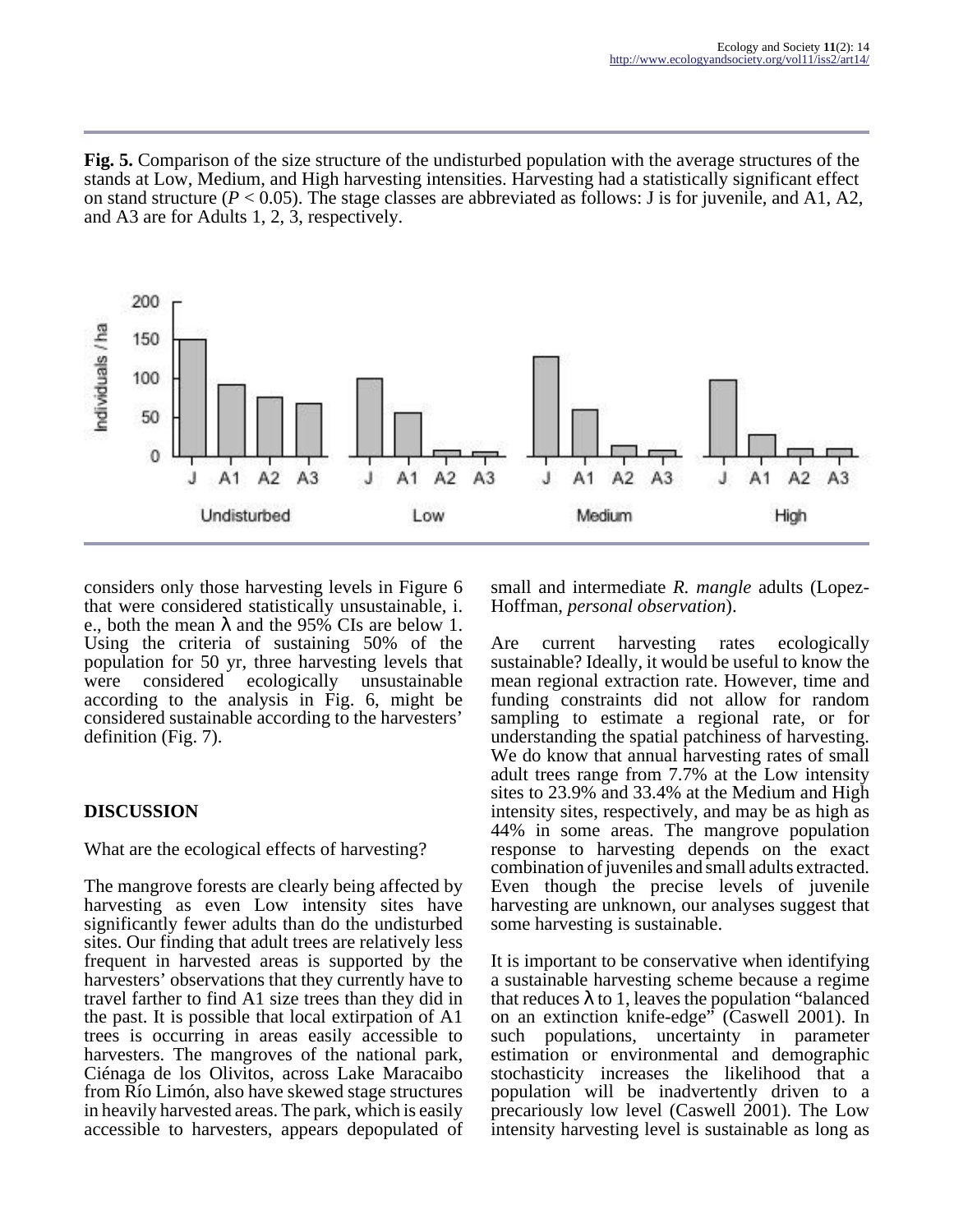**Fig. 6.** Simulated effect of 0–100% A1 harvesting on the population growth rate, λ, including a sensitivity analysis of the effects of harvesting between 0–40% of juveniles. Values are the mean and 95% confidence intervals (CIs) of 2000 bootstrap simulation runs. The Low, Medium, and High harvesting intensities are labeled. Harvesting levels with mean  $\lambda$  values below 1, but with 95% CIs that range above 1, are considered to be sustainable. With no juvenile harvesting, up to 40% of A1 individuals can be harvested sustainably. If 10% of juveniles are harvested, A1 harvesting should be limited to about 30%. A 20% annual rate of juvenile harvesting means only 20% of A1 trees should be harvested. A 40% rate juvenile extraction should limit A1 harvesting to 10%.

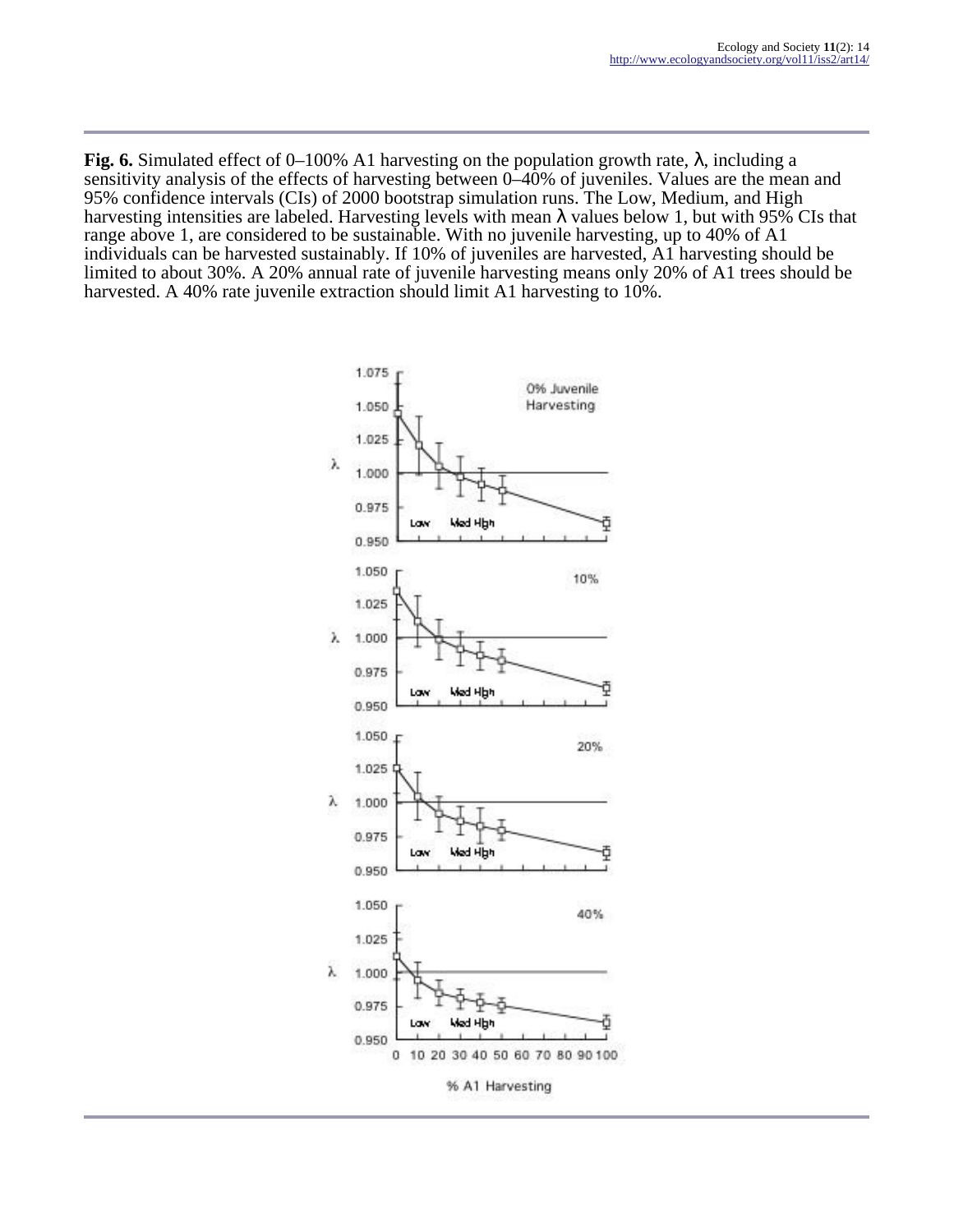**Fig. 7.** The number of years of sustained harvesting that can be applied before causing a 50% reduction in mangrove population numbers. The analysis considers only those harvesting levels in Fig. 6 that were considered statistically unsustainable, i.e., both mean  $\lambda$  and 95% CIs are entirely below 1. Using the criteria of sustaining 50% of the population for 50 yr, three harvesting levels that were considered ecologically unsustainable according to the analysis in Fig. 6 might be considered sustainable according to the harvesters' definition.



juvenile harvesting does not greatly exceed 40%; juvenile extraction rates greater than 40% are unlikely. Medium intensity is sustainable if juvenile harvesting does not exceed 10%. High intensity may not be sustainable according to Caswell (2001), and the highest harvesting rate observed, 44%, is clearly unsustainable.

The definition of ecologically sustainable harvesting employed thus far in this paper is harvesting that allows population numbers to be sustained or even increase over time. Even in an ecological context this definition may be limited. First, if the ecological goal is to determine a

harvesting rate that leaves the harvested population unchanged, it may be unachievable (Struhsaker 1998). In this study, even stands harvested at low rates, which permitted the maintenance of positive population growth, had significantly altered size structures. Furthermore, this definition of sustainable considers only the effect of harvesting on the target species *R. mangle*; it does not consider the effects on the entire mangrove system (e.g. Newton and Freyfogle 2005*a,b*). A more inclusive ecological characterization of sustainability would consider the effects of *R. mangle* harvesting on other mangrove tree species, on the animals and insects who nest in *R. mangle* trees, and the marine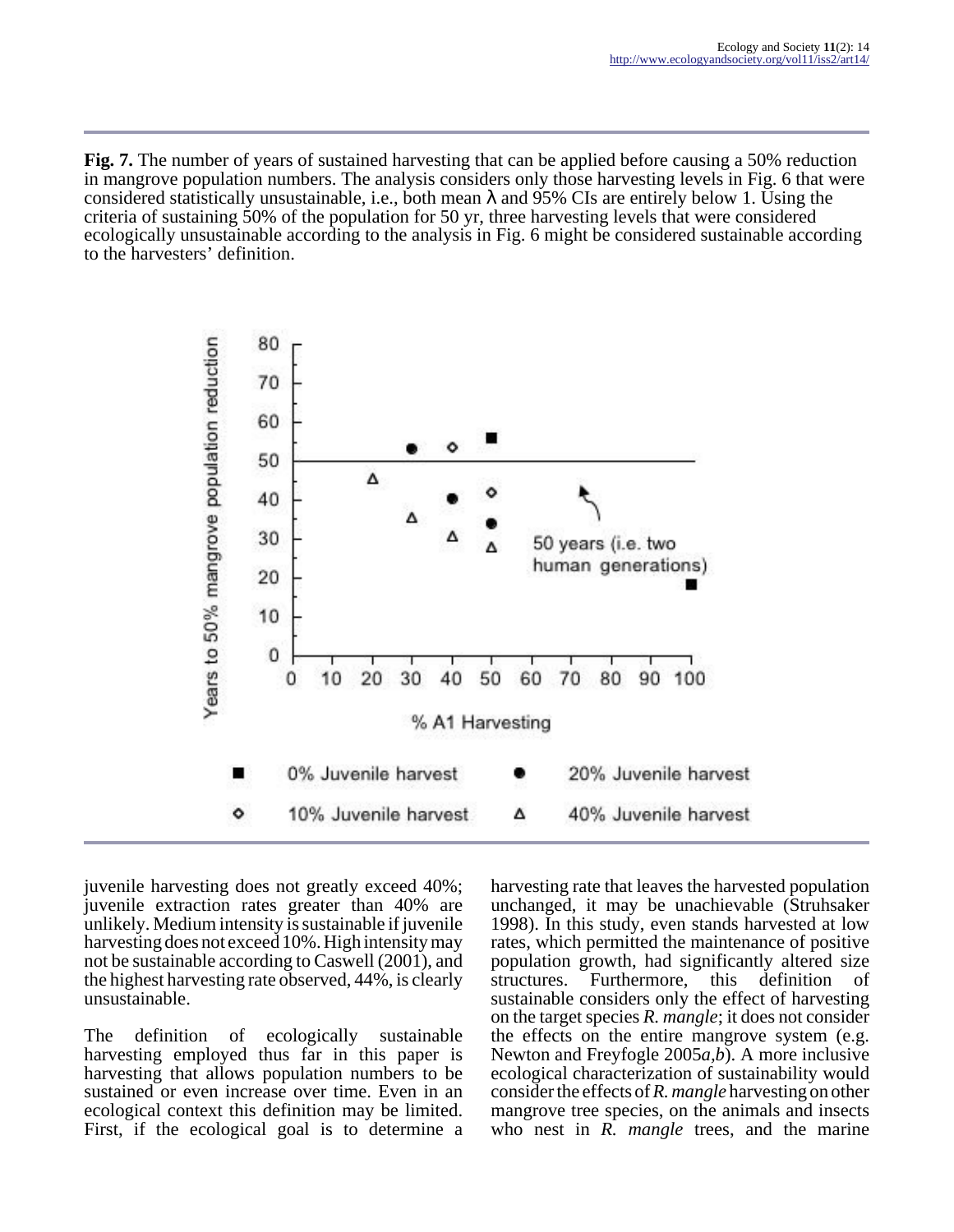organisms who use the mangrove as breeding grounds.

Are current harvesting levels sustainable according to the harvester's concept of sustainability? The harvesters defined sustainable harvesting as permitting the maintenance of mangrove population numbers over two human generations, about 50 yr. According to the field surveys, most harvesting ranges in intensity from 7–35% of A1 trees. These harvesting levels are sustainable according to the harvester's definition as long as juvenile harvesting rates are less than 40%. However, some harvesting levels that are sustainable according the harvesters, are ecologically unsustainable, i.e., eventually causing declines in mangrove population numbers.

What are the age differences between harvester knowledge and harvesting practices?

Local knowledge is heterogeneous; often, not all members of the given area or community have the same ecological knowledge (Gadgil et al. 2000, Brown 2003, Ghimire et al. 2004). We discovered that age explained most variation in harvester knowledge. It appears that older individuals harvested less intensively than younger harvesters; they harvested fewer logs/d, and waited longer before returning to harvest a given site. Differences in physical strength might explain the difference in daily harvesting rates, but do not explain why young men returned more frequently to harvest a particular site. It also appeared that older men were more selective in their harvesting practices, taking only the most desired tree sizes. One 52-year-old harvester noted that younger harvesters "are destroying the mangrove, cutting immature trees and not letting them grow. In the past, the mangrove was all shady, but now it has gaps because of cutting."

Older harvesters than younger harvesters perceived declines in mangrove abundance over time. Obviously, this could be due to experience, i.e., number of years harvesting, as age and experience were correlated  $(R^2 = 0.50, P < 0.01)$ . However, it is curious that even the older harvesters who had been harvesting mangrove for only a few years noted trends in scarcity. This could be due to conversations with their more experienced contemporaries. It is possible young men do not spend much time with older men, making it difficult for older harvester's knowledge to be transmitted to younger men. Many authors have noted that

intergenerational information transmission is extremely important to the preservation of local conservation knowledge (Alcorn and Toledo 1998, Gadgil et al. 2000). It is also possible that younger harvesters are more assimilated into contemporary culture than older harvesters, diminishing their ecological knowledge (Turner et al. 2000).

Why is there a discrepancy between the local harvesters perceptions of sustainability and ecological analysis?

As discussed above, for some harvesters, their definition and the ecological definition of sustainability are simply different. However, it is possible that some harvesters are actually harvesting according to both the sociological and ecological notions of sustainability. The low intensity plots are harvested according to the ecological definition of sustainability. From the interview data, it is clear that older men harvest less intensively than do younger men. It is possible that older men are harvesting their plots in an ecologically sustainable manner whereas younger men are not. In addition, local knowledge about sustainable ecological practices is sometimes ignored under situations of economic need (Ghimire et al. 2004). The lagging economy and the lack of alternative construction materials may make mangrove harvesting a profitable and seemingly necessary activity. Although some harvesters may realize that harvesting levels are ecologically unsustainable, their economic situation might compel them to harvest in an ecologically unsustainable manner.

Why is there a discrepancy between local and scientific knowledge with respect to what makes mangroves susceptible or resilient to harvesting?

The harvesters extract small adult trees, which according to the elasticity analysis are the most important and vulnerable element of the mangrove population, while stating that fecundity, a relatively unimportant demographic element, can compensate for the effects of harvesting. According to the models, a 167% increase in fecundity would be necessary to offset the effect of harvesting only 12% of A1 adults. An increase in fecundity of this magnitude is unlikely under natural conditions. It is understandable that harvesters identify fecundity as a mechanism for resilience to harvesting. Mangroves have high reproductive output and high rates of seedling establishment, which might lead to the assumption that fecundity can compensate for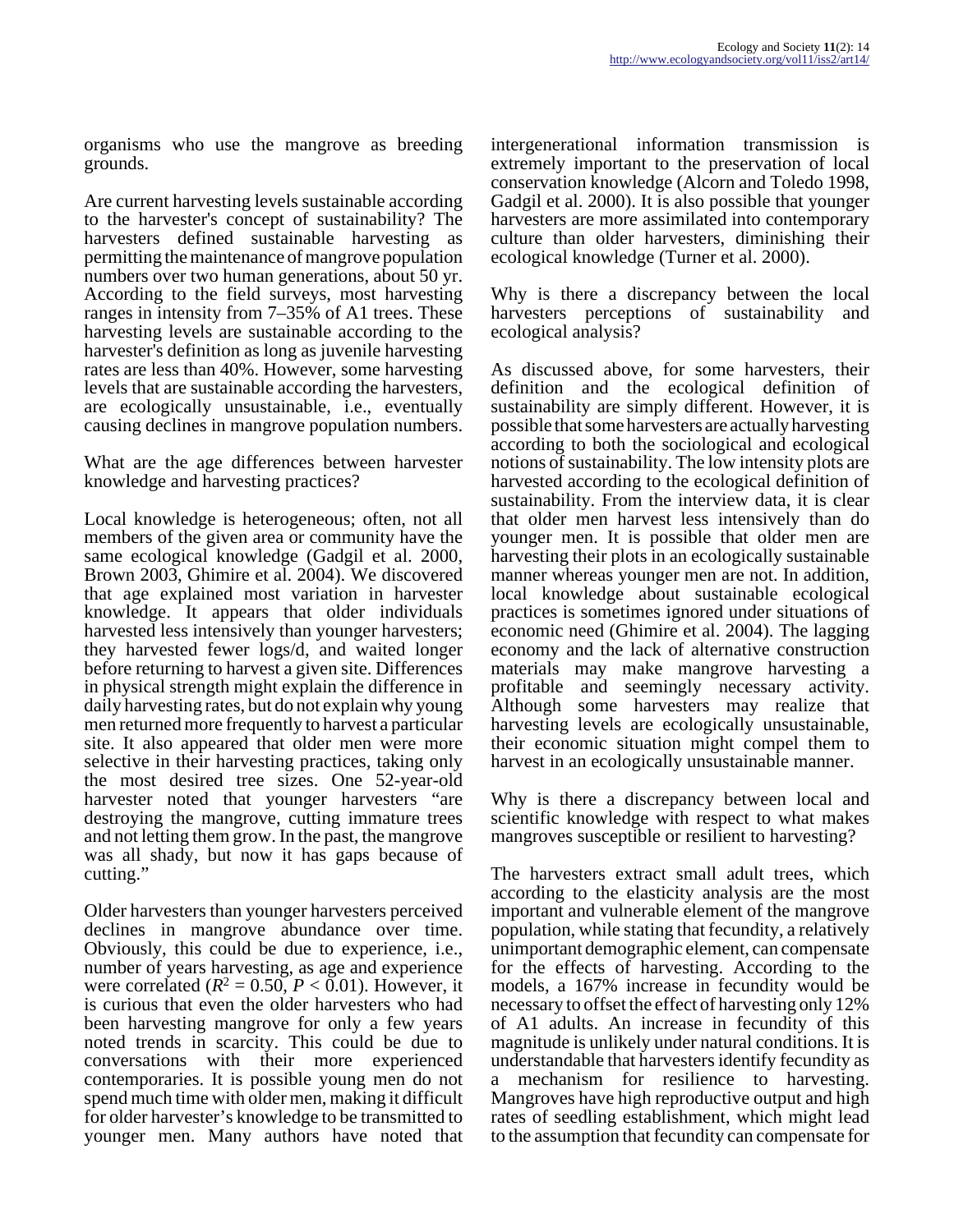intense harvesting. This is similar to the effort to protect *Caretta caretta* sea turtles, when natural resource managers and scientists mistook the importance of fecundity. Prior to performing demographic analyses, conservation efforts had focused on fecundity, i.e., the protection of nests and eggs, and hatchling survival as ways to increase population growth. Using elasticity analysis, it was determined that *Caretta caretta* population growth rates are most affected by adult mortality due to bycatch in shrimp and fish nets (Crouse et al. 1987).

# **CONCLUSION**

How to reconcile the differences between the ecological and social conceptions of sustainability? The most outstanding result of this study was the apparent difference between the ecological and sociological conceptions of sustainability. In some situations, harvesting levels, considered sustainable by the harvesters, were not ecologically sustainable because overtime they would cause a decline in mangrove population numbers. Furthermore, if the ecological goal is maintaining the mangrove population completely unchanged, then ecologically sustainable harvesting is impossible (e.g., Struhsaker 1998). In this study, even low harvesting intensities that were ecologically sustainable, i.e., positive population growth was maintained, caused significant changes in forest structure. Nonetheless, the undisturbed mangrove population we studied had an annual growth rate of about 4%, suggesting that the population can withstand some harvesting without experiencing a decline in population numbers. Given the local economic situation and the lack of alternative construction materials, mangrove harvesting seems to be a necessity for local people. This situation creates a trade-off between preserving the ecological characteristics that make the mangrove population resilient and responding to human needs. Resolving this situation necessitates creative and practical management solutions.

What are possible management solutions? Unless economic conditions change substantially, it appears that mangrove harvesting will continue in the Río Limón area. It is important that harvesting be conducted in such a manner as to impact the mangrove population as little as possible. Currently, harvesting is concentrated in areas near towns, roads, and waterways that are easily accessible to harvesters (authors' observations). The harvesters

should be encouraged to harvest over a broader area. We recommend a conservative harvesting scheme: harvesting no more than 20% of small adult trees, A1 size class, if no juveniles are extracted, or harvesting up to 20% of juveniles if small adult harvesting is limited to 10%. A practical metric for harvesters would be to extract 1 out of every 10 adults and saplings in a given spot/yr, or 1 out of 20 adults and 2 out of 10 saplings in a given area. At these harvesting intensities,  $\lambda$  would be  $> 1$ . The management system should be adaptive (e.g., Holling 1978); harvesters should be able to respond to feedback from the system, and adjust harvesting levels over time. In healthy mangrove populations, there should be about three small A1 individuals to every two large A3 trees (3:2). A quick indicator of overharvesting is if the ratio of Al to A3 trees drops to 2:2 or 1:2. In such cases, a harvester should look for another location.

Although local knowledge may be imprecise and qualitative, it is based on long-term observations and large sample sizes, making it useful for monitoring the long-term effects of harvesting (Abbot and Guijit 1998, Moller et al. 2004). Older mangrove harvesters reported a decrease in the local availability of the favored size of mangroves for harvesting. Their observations were supported by the scientific data about the effect of harvesting on population stage structures. Because of this consistency between local and scientific knowledge, we believe that harvesters could be effective monitors of the effect of harvesting on the mangroves of Río Limón.

Incorporating harvesters in conservation programs as monitors will address two other concerns identified by this research: (1) that harvesters identified mangrove fecundity is a mechanism for mangrove resilience, whereas the matrix models suggest the mangrove population is insensitive to changes in fecundity and (2) that there may be little intergenerational transfer of knowledge between older and younger harvesters. The trust built from scientist/harvester collaborations might help scientists transmit scientific knowledge about the resilience or susceptibility of mangroves to harvesting. In addition, fostering collaboration between younger and older harvesters in a structured monitoring program may enhance the transfer of knowledge between age groups.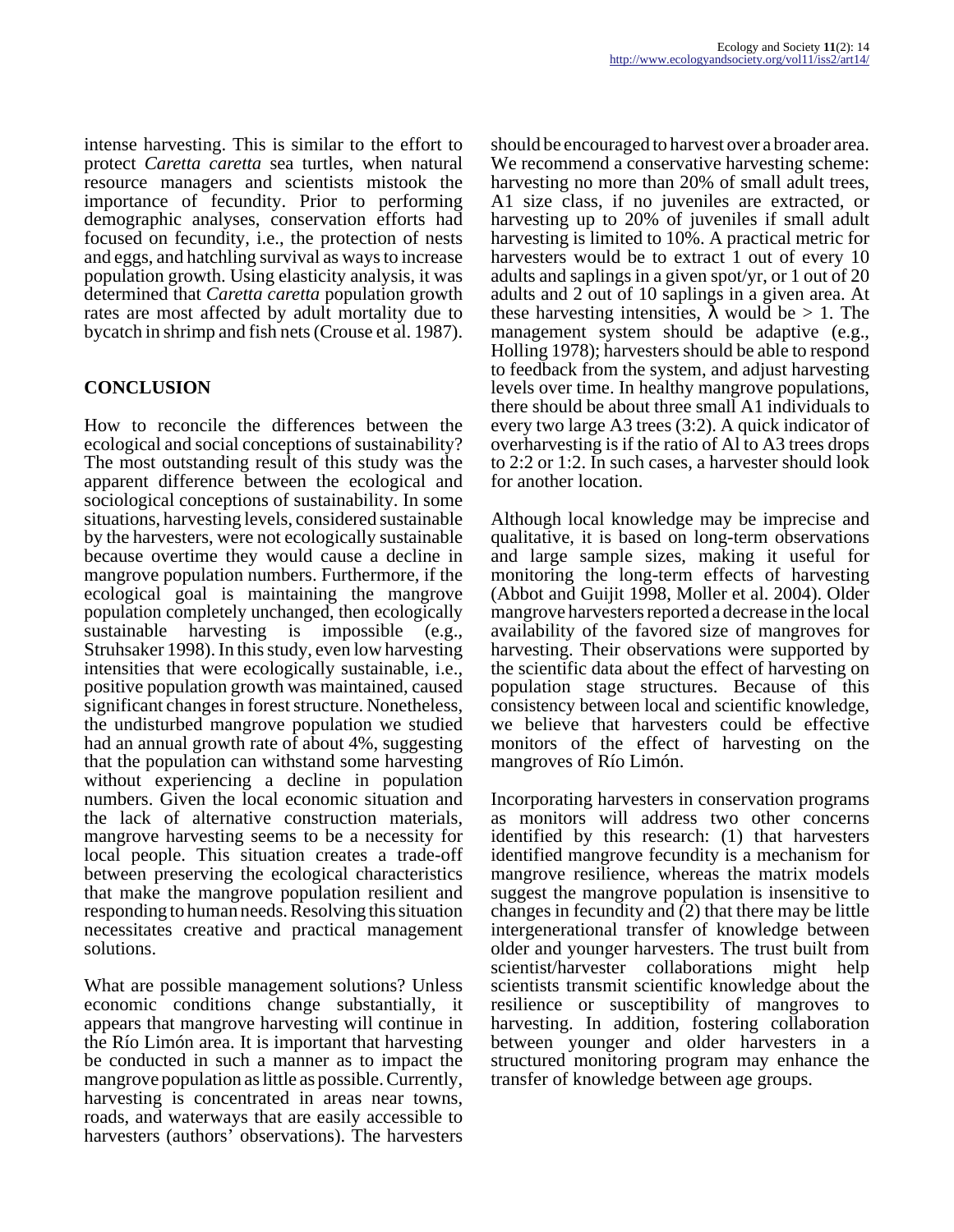*Responses to this article can be read online at: <http://www.ecologyandsociety.org/vol11/iss2/art14/responses/>*

### **Acknowledgments:**

*We thank our harvesting informants for participating in this study. We thank F. Barboza, F. Garcia, N. Leviner, A. Loaiza, and M. Lundvik and Instituto de la Conservación del Lago de Maracaibo (ICLAM) for help with field work and logistical support. L. L. H. particularly thanks E. Medina for the introduction to Venezuela's mangroves. We thank D. Cáceres, A. Castillo, S. Díaz, J. Kennedy, J. McKiernan-Gonzales, F. Mora and R. Naylor for comments on the manuscript. Funding was provided by Mellon Mays and NSF fellowships to L. L. H. and dissertation improvement grants from the NSF (# 0003023), the Morrison Institute, and the Center for Latin American Studies at Stanford University.*

## **LITERATURE CITED**

**Abbot, J., and I. Guijt.** 1998. *Changing views on change: participatory approaches to monitoring the environment.* Sustainable Agriculture and Rural Livelihoods (SARL) Discussion Paper Number 2. International Institute for Environment and Development, London, UK.

**Alarcón, C. and J. E. Conde.** 1993. Mangroves of Venezuela. Pages 211–244 *in* L. D. Lacerda, editor. *Conservation and sustainable utilization of mangrove forests in Latin America and Africa regions.* Part 1: Latin America. International Society for Mangrove Ecosystems, Okinawa, Japan.

**Alcorn, J. B. and V. M. Toledo.** 1998. Resilient resource management in Mexico's forest ecosystems: the contribution of property rights. Pages 216–249 *in* F. Berkes, C. Folke, and J. Colding, editors. *Linking social and ecological systems: management practices and social mechanisms for building resilience.* Cambridge University Press, Cambridge, UK.

**Armitage, D.** 2003. Traditional agroecological knowledge, adaptive management and the sociopolitics of conservation in Central Sulawesi, Indonesia. *Environmental Conservation* **30**:79-90.

**Becker, C. D., and K. Ghimire.** 2003. Synergy between traditional ecological knowledge and conservation science supports forest preservation in Ecuador. *Conservation Ecology* **8**(1):1.

**Berkes, F., and C. Folke.** 1998. Linking social and ecological systems for resilience and sustainability. Pages 1–25 *in* F. Berkes, C. Folke, and J. Colding, editors. *Linking social and ecological systems: management practices and social mechanisms for building resilience.* Cambridge University Press, Cambridge, UK.

**Berkes, F., C. Folke, and J. Colding.** 1998. *Linking social and ecological systems: management practices and social mechanisms for building resilience.* Cambridge University Press, Cambridge, UK.

**Brown, K. 2003.** Three challenges for a real peoplecentered conservation. *Global Ecology and Biogeography* **12**:89-92.

**Caswell, H.** 2000. Prospective and retrospective perturbation analyses: their roles in conservation biology. *Ecology* **81**:619-627.

**Caswell, H.** 2001. *Matrix population models: construction, analysis, and interpretation.* Second edition. Sinauer Associates, Sunderland, Massachusetts, USA.

**Crawley, M. J.** 1993. *GLIM for ecologists.* Blackwell Scientific, Oxford, UK.

**Crouse, D. T., L. B. Crowder, and H. Caswell.** 1987. A stage-based population model for loggerhead sea-turtles and implications for conservation. *Ecology* **68**:1412-1423.

**de Kroon, H., A. Plaisier, J. v. Groenendael, and H. Caswell.** 1986. Elasticity: the relative contribution of demographic parameters to the population growth rate. *Ecology* **67**:1427-1431.

**Franco, M., and J. Silvertown.** 1996. Life history variation in plants: an exploration of the fast-slow continuum hypothesis. *Philosophical Transactions of the Royal Society* **351**:1341-1348.

**Gadgil, M., P. R. Seshagiri, G. Utkarsh, P. Pramod, A. Chhatre, and Members of the People's Biodiversity Initiative.** 2000. New meanings for old knowledge: the people's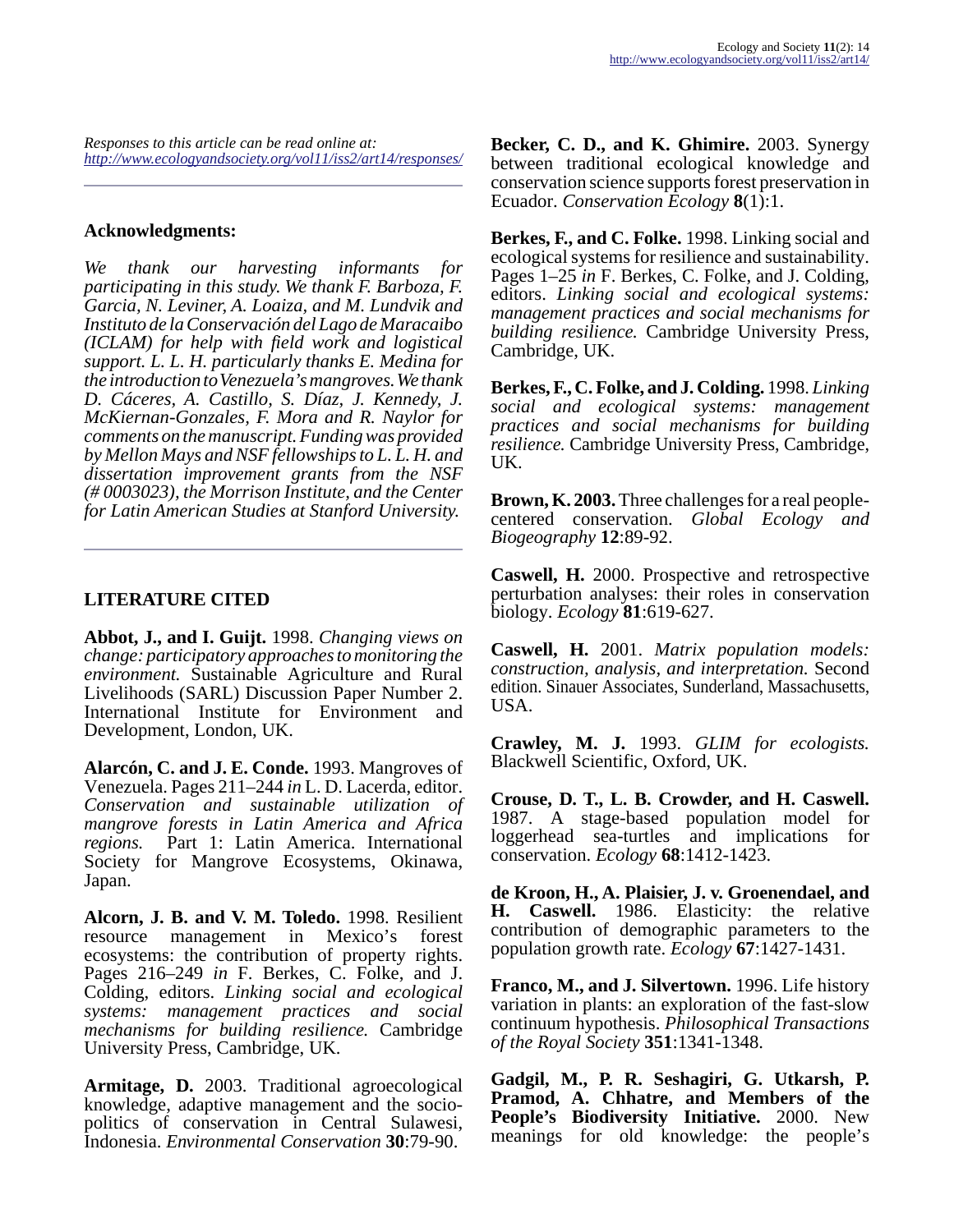biodiversity registers program. *Ecological Applications* **10**:1307-1317.

**Galue, N. and E. Nucette.** 1982. Diagnóstico de los manglares Venezolanos región Zuliana. Ministerio del Medio-Ambiente y Recursos Naturales (MARNR). Serie informe científicos Zona 5/IC/44, Maracaibo.

**Ghimire, S., D. McKey, and Y. Aumeeruddy-Thomas.** 2004. Heterogeneity in ethnoecological knowledge and management of medicinal plants in the Himalayas of Nepal: implications for conservation. *Ecology and Society* **9**(3):6.

**Gil K., C. Casler, and E. Wier.** 2003. *Biodiversity in Lake Maracaibo.* Shell Venezuela, Maracaibo, Venezuela.

**Hamilton, L. S., and S. C. Snedaker, editors.** 1984. *Handbook for mangrove area management.* United Nations Environmental Programme, Gland, Switzerland.

**Holling, C. S. 1978.** *Adaptive environmental assessment and management.* Wiley and Sons, London, UK.

**Huntington, H. 2000.** Using traditional ecological knowledge in science: methods and applications. *Ecological Applications* **10**(5):1270-1274.

**Lacerda, L. D., editor.** 2002. *Mangrove ecosystems: function and management.* Springer-Verlag, Berlin, Germany.

**Lefkovitch, L. P.** 1967. A theoretical evaluation of population growth after removing some individuals from some age groups. *Bulletin of Entomological Research* **57**:437-445.

**López-Hoffman L, J. L. DeNoyer, I. Monroe, R. Shaftel, N. P. R. Anten, M. Martinez-Ramos, and D. D. Ackerly.** 2006. Mangrove seedling net photosynthesis, growth, and survivorship are interactively affected by salinity and light. *Biotropica, in press.*

**Mackinson S, and L. Nottestad.** 1998. Combining local and scientific knowledge. *Reviews in Fish Biology and Fisheries* **8**:481-490.

**Moller, H., F. Berkes, P. O. Lyver, and M. Kislalioglu.** 2004. Combining science and traditional ecological knowledge: monitoring populations for co-management. *Ecology and Society* **9**(3):2.

**Narváez, E. M.** 1998. *Estructura y composición de los manglares de Caño Paijana.* Thesis. Universidad Autónoma del Estado de Zulia, Maracaibo, Venezuela.

**Newton, J. L., and E. Freyfogle.** 2005. Sustainability: a dissent. *Conservation Biology* **19**:23-32.

**Oficina Central de Estadistica e Information (OCEI).** 1990. *Anuario Estadístico de las Comunidades Indígenas de Venezuela.* OCEI, Caracas, Venezuela.

**Oficina Central de Estadistica e Informacion (OCEI).** 2002. *Anuario Estadístico de Venezuela 2000.* OCEI, Caracas, Venezuela.

**Silvertown, J.** 1987. *Introduction to plant population demography.* Longman Scientific and Technical, Harlow, Essex, UK.

**Smith, T. J.** 1992. Forest structure. Pages 101–136 *in* A. I. Robertson and D. M. Alongi, editors. *Tropical mangrove ecosystems.* American Geophysical Union, Washington, D.C., USA.

**Struhsaker, T. T.** 1998. A biologist's perspective on the role of sustainable harvest in conservation. *Conservation Biology* **12**(4):930-932.

**ter Braak, C. J. F.** 1987. Ordination. Pages 91–173 *in* R. H. G. Jongman, C. J. F. ter Braak, and O. F. R. van Tongren, editors. *Data analysis in community and landscape ecology.* Cambridge University Press, Cambridge, UK.

**Turner, N. J, M. B. Ignace, and R. Ignace.** 2000. Traditional ecological knowledge and wisdom of aboriginal peoples in British Columbia. *Ecological Applications* **10**(5):1275-1287.

**Usher, M. B.** 1969*a.* A matrix approach to the management of renewable resources, with special reference to selection forests: two extensions. *Journal of Applied Ecology* **6**:347-348.

**Usher, M. B.** 1969*b*. A matrix model for forest management. *Biometrics* **25**:309-315.